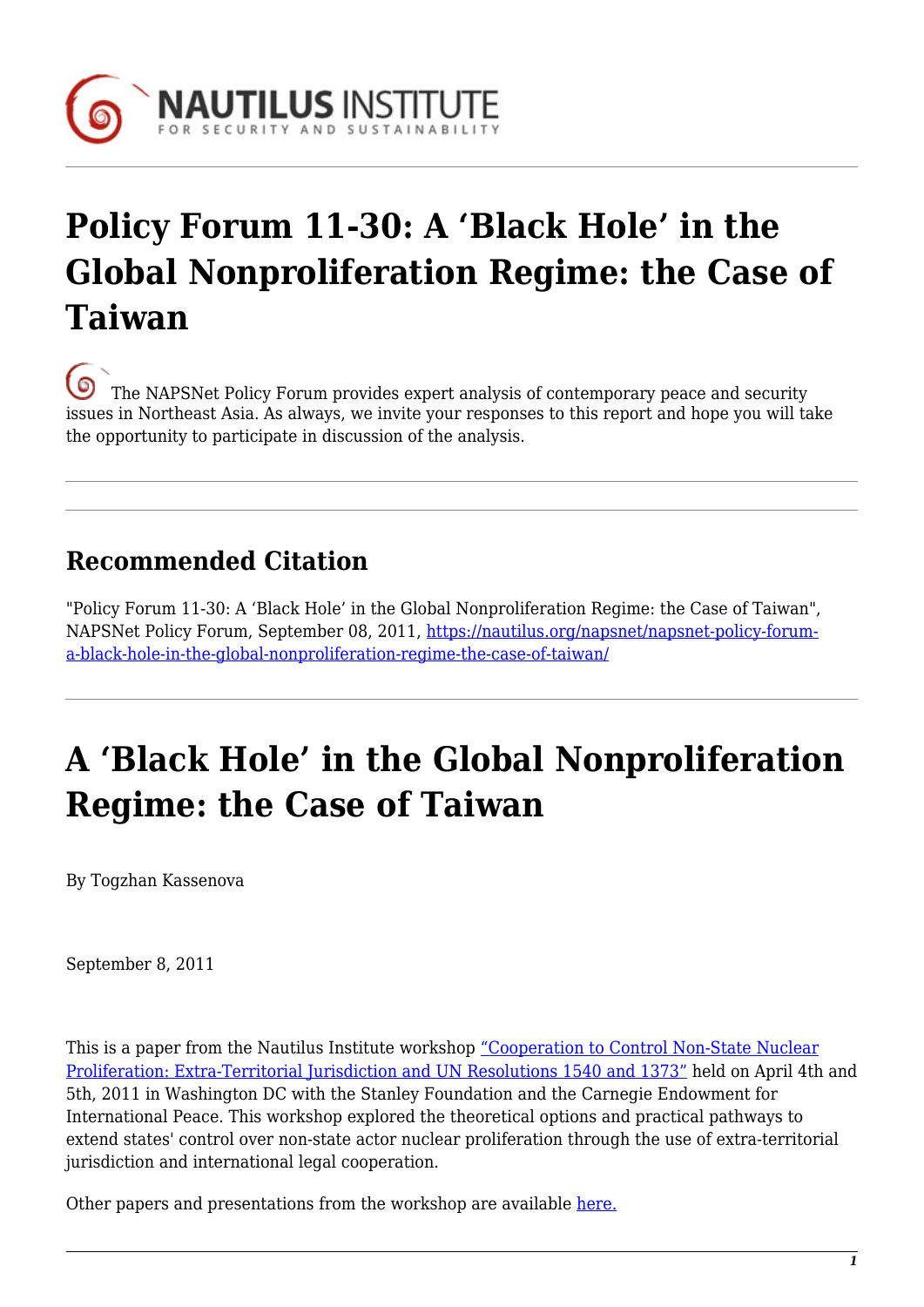Nautilus invites your contributions to this forum, including any responses to this report.

--------------------

**CONTENTS** 

[I. Introduction](#page-1-0) 

[II. Article by Togzhan Kassenova](#page-1-1)

[III. References](#page-5-0) 

[IV. Nautilus invites your responses](#page-6-0)

#### <span id="page-1-0"></span>**I. Introduction**

Togzhan Kassenova, an Associate at the Carnegie Endowment for International Peace Nuclear Policy Program, analyzes Taiwan's unique position within the international security system and the global nonproliferation regime. Despite being an "outsider" in relation to relevant international frameworks, Taiwan is a major transit and transshipment hub well-positioned in the supply and consumption chain of high-tech goods and boasts a highly-developed civilian nuclear program. As a result, Kassenova asserts that "Taiwain is the only place that presents such high stakes for the global nonproliferation system."

The views expressed in this article are those of the author and do not necessarily reflect the official policy or position of the Nautilus Institute. Readers should note that Nautilus seeks a diversity of views and opinions on significant topics in order to identify common ground.

#### <span id="page-1-1"></span>**II. Article by Togzhan Kassenova**

- "A 'Black Hole' in the Global Nonproliferation Regime: the Case of Taiwan" By Togzhan Kassenova [\[1\]](#page-5-1)

#### *Introduction*

Taiwan occupies a unique niche in the world community that necessitates enhanced participation in the global nonproliferation regime. It is one of the world's key suppliers and consumers of high-tech, dual-use goods and technology. It has a reasonably-advanced nuclear energy program that further increases the flow of sensitive materials and technology. The island is located at the intersection of the world's major sea-lanes, making it a major transit and transshipment hub. Most critically, there have been attempts (some of which succeeded) to smuggle WMD-sensitive goods out of Taiwan, as well as across its territory.

Despite the critical security concerns arising as a result of these factors, Taiwan is effectively a legal and political 'black hole' in the realm of international nonproliferation cooperation. This is due to its 'non-state' status, which prevents it from participating in multilateral nonproliferation treaties and export control regimes, and limits its access to information and intelligence sharing from national and international security agencies. In spite of these challenges, Taiwan demonstrates a relatively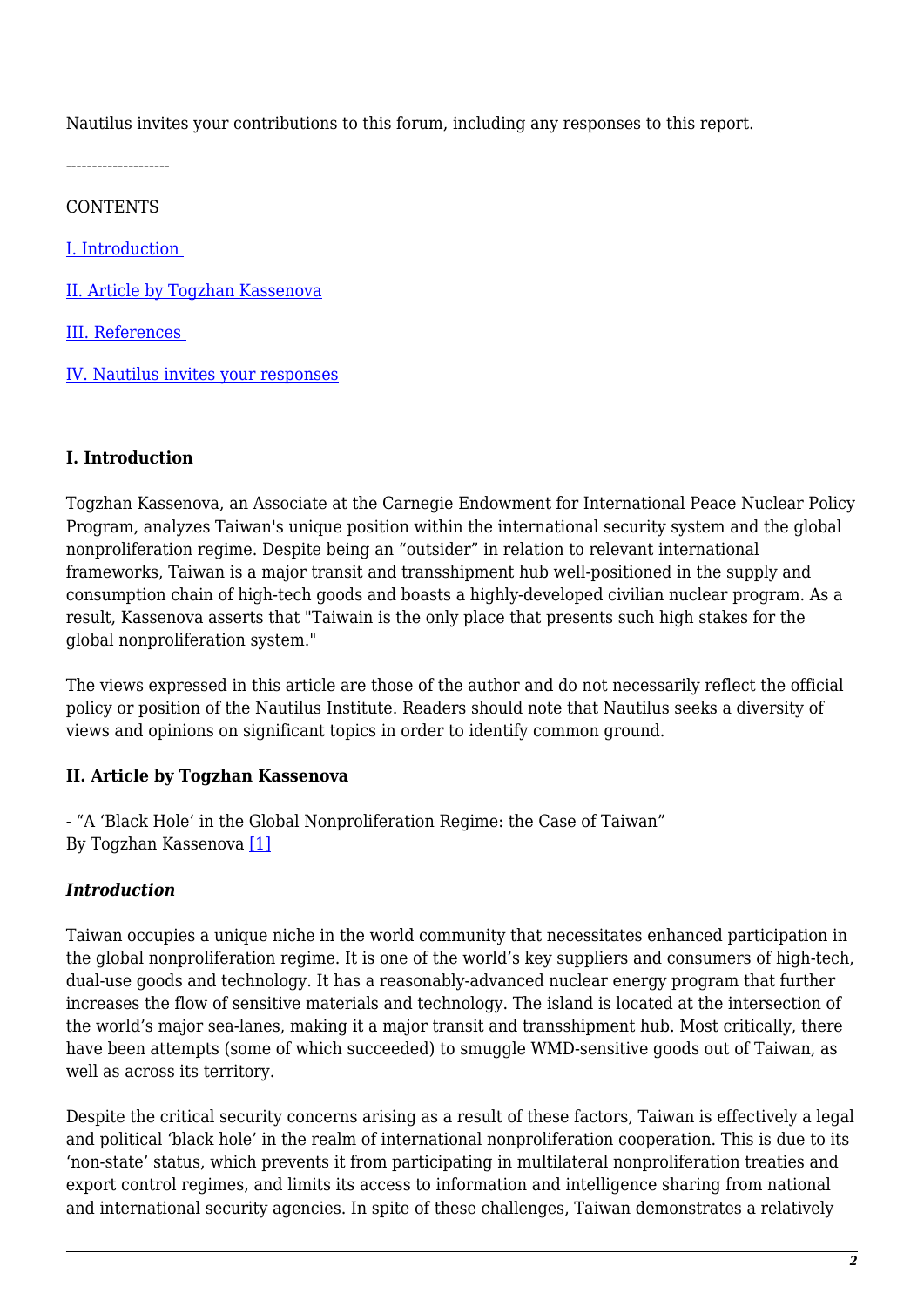strong commitment to upholding the principles and objectives of the global nonproliferation regime. However, given the importance of the issue, the international community cannot afford to remain complacent in addressing a key question: how to ensure a sustainable commitment to nonproliferation by an "outsider" to the international system?

#### *Taiwan's Critical Role in the Global Nonproliferation Regime*

Taiwan has a critical role to play in the nonproliferation regime for three reasons. First, it has succeeded in becoming one of the world's largest producers of high-tech goods and technology. For example, it has a leading position in the global semiconductors market, with the Taiwan Semiconductor Manufacturing Company (TMSC), the world's largest semiconductor foundry, engaged in pure-play production. [\[2\]](#page-5-2) In addition to being widely used for peaceful purposes (e.g. computers, telephones and radios), semiconductors have applications in WMD and military programs. If not regulated properly, some dual-use goods and technology could be diverted for nonpeaceful use by malicious actors.

A second important factor to consider is Taiwan's high technological capacity in the field of nuclear energy. Nuclear energy programs universally present a potential proliferation risk. First, sensitive stages of nuclear fuel production—uranium enrichment and spent fuel reprocessing—involve technologies that can be used for nuclear weapons programs. Taiwan does not possess this sensitive technology at present, but the introduction of these crucial stages of the fuel cycle in the future cannot be dismissed entirely. Second, nuclear energy programs use materials and technology of a dual-use nature that further exacerbate proliferation risks, thus adding responsibility for the relevant governments to take measures to prevent their unauthorized use.

Finally, Taiwan's geographic location at the intersection of the world's major sea-lanes means that it deals with a high volume of transit and transshipment cargo. Actors wishing to transport items procured for WMD programs could potentially use Taiwan as a transit/transshipment point. As a result, Taiwan's vigilance in terms of regulating cargo coming into, out of, and through its territory is critical in order to prevent smuggling of proliferation-sensitive goods.

Taiwan's proliferation record to date includes several high-profile cases of WMD-sensitive goods making their way to third parties either from Taiwan or via Taiwan. In 2007 Taiwanese authorities discovered that the *Royal Team Corporation*, a Taiwanese trading company, carried out 14 transactions in 2006-2007 to supply precision machinery workstation computers to North Korea. The equipment was destined for North Korea's missile and nuclear weapon programs. [\[3\]](#page-5-3) In another case, a Taiwanese company *Yicheng Co*. sent high-precision equipment capable of producing weapons-related material to North Korea. [\[4\]](#page-5-4) There have been a number of cases that involved Taiwanese companies but were discovered by foreign governments. For example, back in 2006 the Japanese government discovered that *Meisho Yoko*, a Tokyo-based company led by Kim Young Gun, exported freeze-drying equipment that could be used in biowarfare applications to North Korea. *Meisho Yoko* exported the equipment via a trading company in Taiwan. [\[5\]](#page-6-1) In another case, the Japanese company *Tokyo Vacuum* exported controlled items (vacuum pumps) to North Korea via a Taiwanese company *Transmeritis*. [\[6\]](#page-6-2) The US government has prosecuted a number of companies for attempting to illegally export controlled items to Taiwan. In 2009 a Taiwanese company, *Well Being Enterprise Co. Ltd*., was accused of conspiring to export materials controlled for nuclear proliferation reasons (nickel powder, hafnium, zirconium, and bismuth) from the United States to Taiwan over the period of several years (2003-2006). [\[7\]](#page-6-3) The same year another Taiwanese company, *Foxsemicon*, was accused of unlicensed exports of pressure transducers controlled for nuclear proliferation purposes to China. [\[8\]](#page-6-4) In 2010 US authorities arrested a Taiwanese citizen in Guam for illegally exporting missile components to Iran. [\[9\]](#page-6-5) This incomplete list of proliferation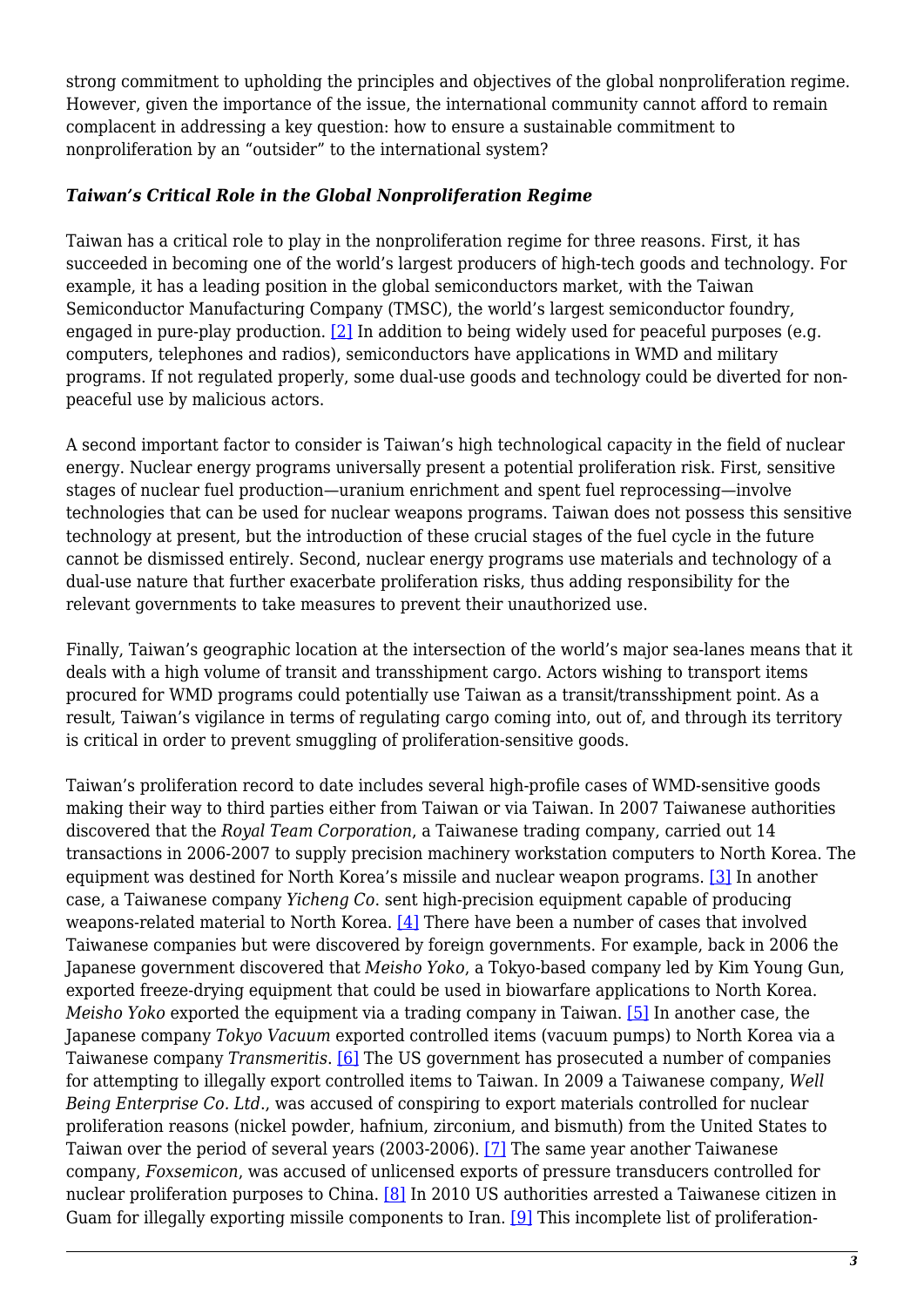relevant cases involving Taiwanese companies and individuals serves as a reminder that the commitment of the Taiwanese government to strengthen proliferation controls and to comply with nonproliferation norms is absolutely critical for international security.

### *"Falling Between the Cracks"*

The security considerations outlined above demonstrate that Taiwan is an important stakeholder when it comes to strengthening the global nonproliferation regime. However, due to its unique political status as a non-member of the United Nations (UN), Taiwan remains outside of key international security frameworks and is in an ambiguous position when it comes to its nonproliferation obligations.

Technically speaking, many international nonproliferation laws do not apply to Taiwan. For example, UN Security Council Resolution (UNSCR) 1540 places a legal requirement on all UN member states to implement 'appropriate' domestic controls to prevent WMD proliferation to non-state actors. However, as a non-member state, Taiwan is not bound by UNSCR 1540's stipulations.

Since losing its UN status in 1971, Taiwan has been excluded from membership in international nonproliferation treaties [\[10\]](#page-6-6) and has lost a right to be considered for membership in multilateral export control regimes (MECRs). The four MECRs—the Australia Group, the Nuclear Suppliers Group, the Missile Technology Control Regime, and the Wassenaar Arrangement—each adopt a list of items which should be controlled for nonproliferation purposes. In addition to maintaining these control lists, MECRs provide an important forum for member countries to exchange information on emerging proliferation-sensitive products, suspicious actors, export license denials, and other proliferation-relevant factors.

Just as Taiwan is not explicitly bound by international law, it is unable to call on international law or its enforcement agencies, such as Interpol, in the pursuit of known proliferators and their agents. The Taiwanese government can enact extradition agreements only with countries with which it has diplomatic relations. Currently, Taiwan has extradition agreements with a handful of small island nations. As a result, Taiwan is not able to extradite criminals from other nations, nor can other nations easily repatriate criminals who may treat Taiwan as a 'safe haven.' This legal impediment to Taiwanese cooperation with international processes also spills over into the intelligence field. For example, Taiwan does not have access to Interpol's I-24/7 global police communications system, which provides real-time information on criminals and criminal activities. [\[11\]](#page-6-7)

These various challenges facing Taiwan—not being subject to international law, lack of membership in international nonproliferation treaties or MECRS, and lack of recourse to international legal mechanisms and information sharing—are all potential handicaps limiting the island's ability to pursue robust and effective nonproliferation policies.

#### *Taiwan's Nonproliferation Policies*

In the absence of international legal nonproliferation mechanisms involving Taiwan, its own political commitment to nonproliferation norms and values is of paramount importance. Taiwanese officials point to domestic proliferation controls as indicative of how serious Taiwan is about upholding nonproliferation norms and preventing the spread of WMD-sensitive goods and technology. Taiwan's president, Ma Ying-jeou, in his inaugural speech referred to Taiwan as "a world citizen" that accepts the responsibility to promote nonproliferation, among other key tasks. [\[12\]](#page-6-8)

Two key drivers influence Taiwan's nonproliferation policies: external pressure and incentives and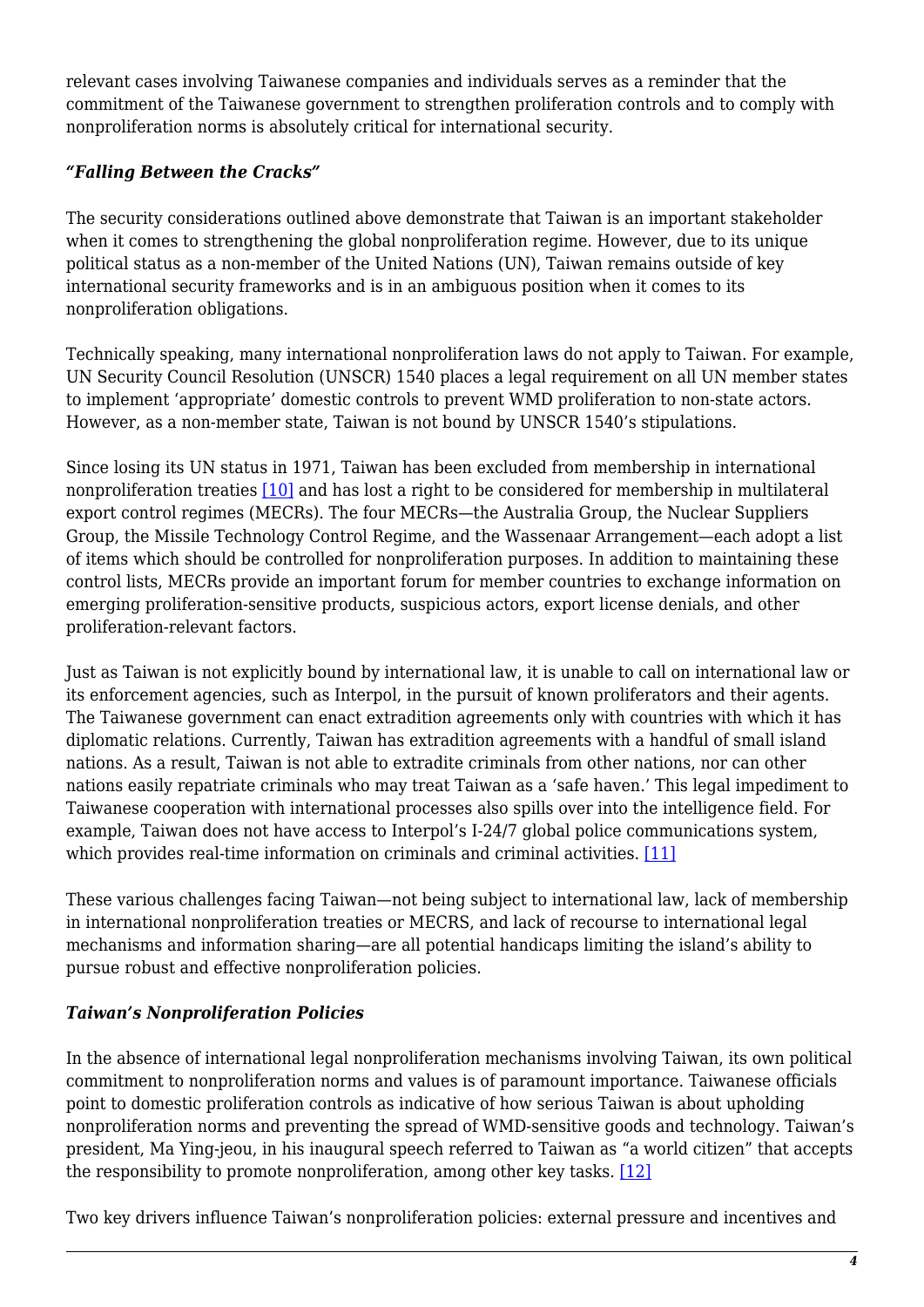Taiwan's strategic ambition to be as involved in the international community as its limited political status permits. Externally, pressure from the United States played a major role in Taiwan's decision to abandon the nuclear weapons program that it attempted to jump-start in the 1950s and 1980s. The US is also working actively with Taiwan to strengthen its strategic trade control system. Taiwan participates in several US-led nonproliferation initiatives, such as the Container Security Initiative (CSI) and the Megaports Initiative. Taiwan's two major ports, Kaohsiung and Keelung, both participate in the CSI, in which ports worldwide conduct screening of high-risk cargo before it departs for the US. Kaohsiung is also a member of the Megaports Initiative, designed to strengthen the capabilities of key international ports to deter, detect, and interdict illicit radioactive and nuclear cargo. [\[13\]](#page-6-9)

In the area of nuclear safeguards, in the absence of a standard IAEA agreement, Taiwan, the US and the IAEA signed a trilateral safeguards agreement (INFCIRC/158) in 1964. The agreement transferred responsibility for Taiwanese nuclear safeguards from the US, which had implemented them since 1955, to the IAEA. In 1998, Taiwan took on additional safeguard responsibilities, in line with the requirements contained in the IAEA Model Additional Protocol. [\[14\]](#page-6-10)

Over the last decade, Taiwan has achieved laudable progress in strengthening domestic proliferation controls, especially in the area of strategic trade management. [\[15\]](#page-6-11) Taiwan has developed a strong domestic legal basis for controlling trade in WMD-sensitive goods and technology. The *Foreign Trade Act* provides the legal foundation for strategic trade management; it includes provisions for penalizing those who intentionally or unwittingly engage in unauthorized transfers of goods and technology that can lead to WMD proliferation. An array of additional laws and regulations build upon the *Foreign Trade Act* and provide detailed guidance on specific categories of strategic goods and technologies. [\[16\]](#page-6-12)

Taiwan's national export control list provides the best indication of how Taipei aims to position itself in relation to the MECRs, and how it reacts to international concerns about proliferant states. Despite not being a member in the MECRs, Taiwan has chosen to adhere to all four regimes by incorporating their respective control lists into its national list, which consists of three categories. The first category includes dual-use goods and technologies that appear on the MECR control lists, as well as certain controlled munitions (corresponding to the Common Military List of the European Union). It also includes a list of items that are controlled if exported to Iran or North Korea (the 'Sensitive Commodity List'). The second category of Taiwan's national control list establishes a "catch-all" provision by requiring traders to seek a license for items that are not designated on the control list, but that could be used in the production of WMD or missiles. This important provision provides the Taiwanese government with the authority to regulate a broader range of items under the "catch-all" principle. Finally, the third category includes import commodities for which exporting countries require the Taiwanese government to issue import assurance documents certifying their end use. The existence of such a comprehensive export control list suggests that Taiwan is prepared to follow the MECR guidelines closely and to take measures necessary to prevent proliferant states from acquiring sensitive goods and technologies.

When it comes to enforcement of controls over sensitive trade, Taiwan employs risk assessment techniques. Taiwanese licensing officials utilize intelligence data when making licensing decisions, and also work closely with Customs. If licensing officials deem that intelligence data points credibly to a potential violation of export control regulations, they inform Customs and request close attention be paid to the suspect traders. National licensing authorities also implement post-shipment checks on export transactions based on intelligence. Customs authorities also employ risk management techniques such as targeting high-risk groups and implementing random cargo checks. [\[17\]](#page-6-13)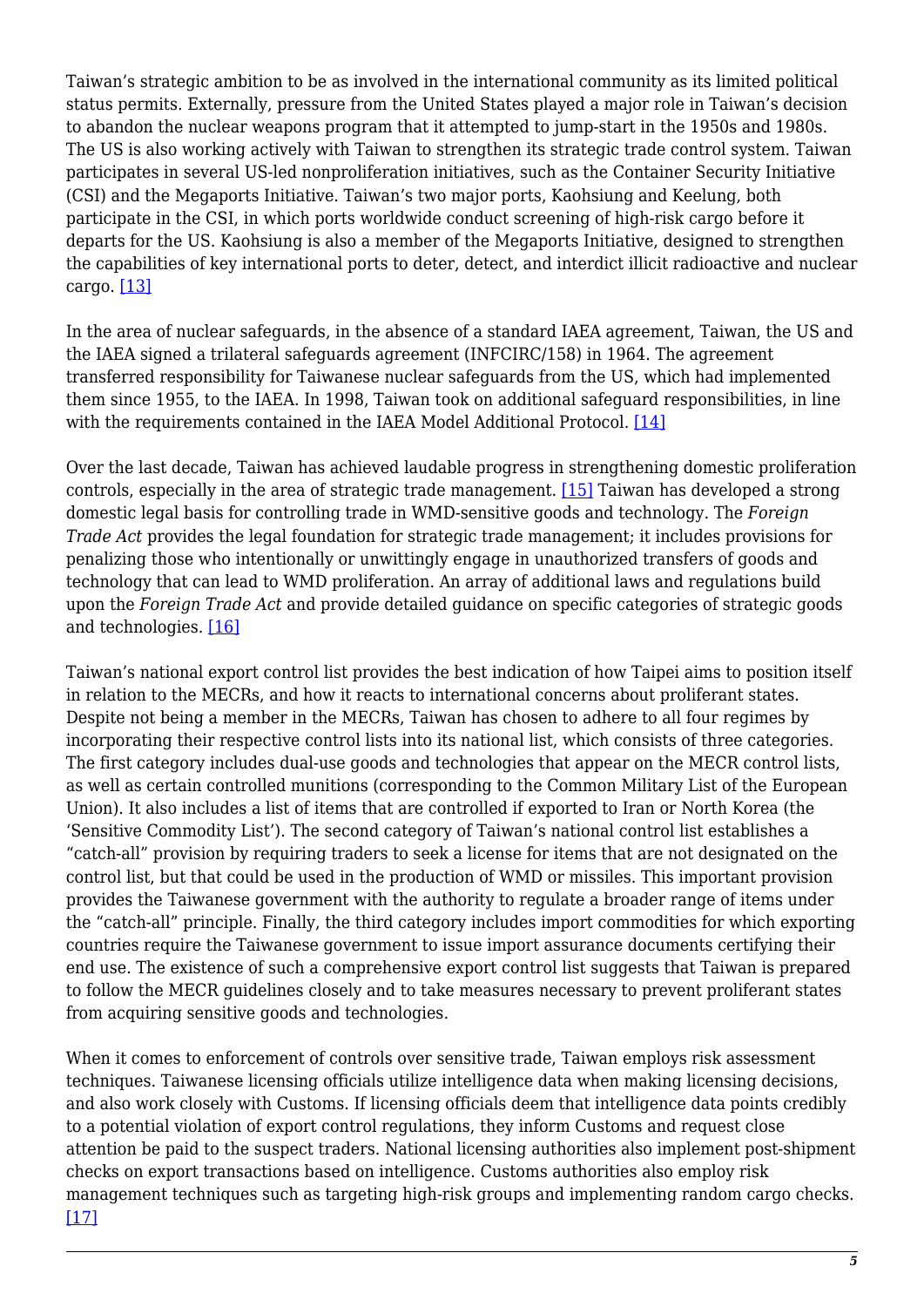Although the arrangements outlined above demonstrate that Taipei has built a robust domestic system to prevent proliferation over the years, some important elements of advanced proliferation controls remain underdeveloped. Most important among these are controls over intangible technology transfers, and controls over the transit and transshipment of cargo, both of which remain weak in Taiwan's case. There is no dedicated legislation or institutional arrangements devoted to comprehensive controls over intangible technology transfers (transfers of sensitive technology by electronic means or technical discussions relating to controlled technology with foreign citizens). Given Taiwan's leading position in the technology field, the lack of comprehensive controls in this area requires remedy. Controls over transit and transshipment of strategic cargo are limited to goods originating in or destined for "certain restricted areas" (Iran, Iraq, North Korea, mainland China, Cuba, Sudan, and Syria). [\[18\]](#page-6-14) This is a nonproliferation handicap for a major transit and transshipment hub like Taiwan.

Taiwan's actual enforcement capacity to detect, investigate, and prosecute violations is another area which has room for improvement. Available information does not point to a strong record in terms of detections and penalties. For example, in one of the most serious cases investigated by the Taiwanese authorities, those responsible for fourteen transactions involving illegal shipment of WMD-sensitive items to North Korea received only minimum suspended sentences. [\[19\]](#page-6-15)

### *Conclusion*

Taiwan represents a unique case in the international security system. The island is not the only territory or geographical space in the world that is either ungoverned or remains outside the reach of international security frameworks. However, Taiwan is the only place that presents such high stakes for the global nonproliferation system. Its leading position in the supply and consumption of high-tech goods and technology, its role as a major transit and transshipment hub, and its highlydeveloped civilian nuclear program make it extremely relevant to global efforts to prevent WMD proliferation.

Despite being an "outsider" in relation to relevant international frameworks, Taiwan has made policy choices indicating that it strives to comply with international nonproliferation norms. Although it has made significant progress in this field, gaps remain in the area of more advanced types of proliferation controls and enforcement.

It is critical that Taiwan continues to strengthen its WMD proliferation controls. Two things need to happen to support that outcome. First, Taipei's own unilateral commitment to the global nonproliferation regime must be maintained. Second, the international community must find creative solutions to provide Taiwan with greater exposure to nonproliferation-relevant debates and information, as well as to strengthen Taiwan's obligations to the global nonproliferation regime.

#### <span id="page-5-0"></span>**III. References**

<span id="page-5-1"></span>[1] Based on the author's earlier publication "Strategic Trade Controls in Taiwan," Nonproliferation Review, Volume 17, Issue 2, July 2010, pp. 379-401. The author is grateful to Toby Dalton, Lyndon Burford and Dr. Rico Isaacs for their comments on the earlier draft

<span id="page-5-2"></span>[2] Pure-play means that TMSC does not produce or sell its products under its company's name. TSMC Annual Report 2010, TSMC,

<[http://www.tsmc.com/download/ir/annualReports/2010/pdf\\_e/e\\_2\\_1.pdf](http://www.tsmc.com/download/ir/annualReports/2010/pdf_e/e_2_1.pdf)>, p. 7.

<span id="page-5-4"></span><span id="page-5-3"></span>[3] "Two Indicted on in Taiwan Over Illegal Exports to North Korea," Taipei News, December 27, 2007.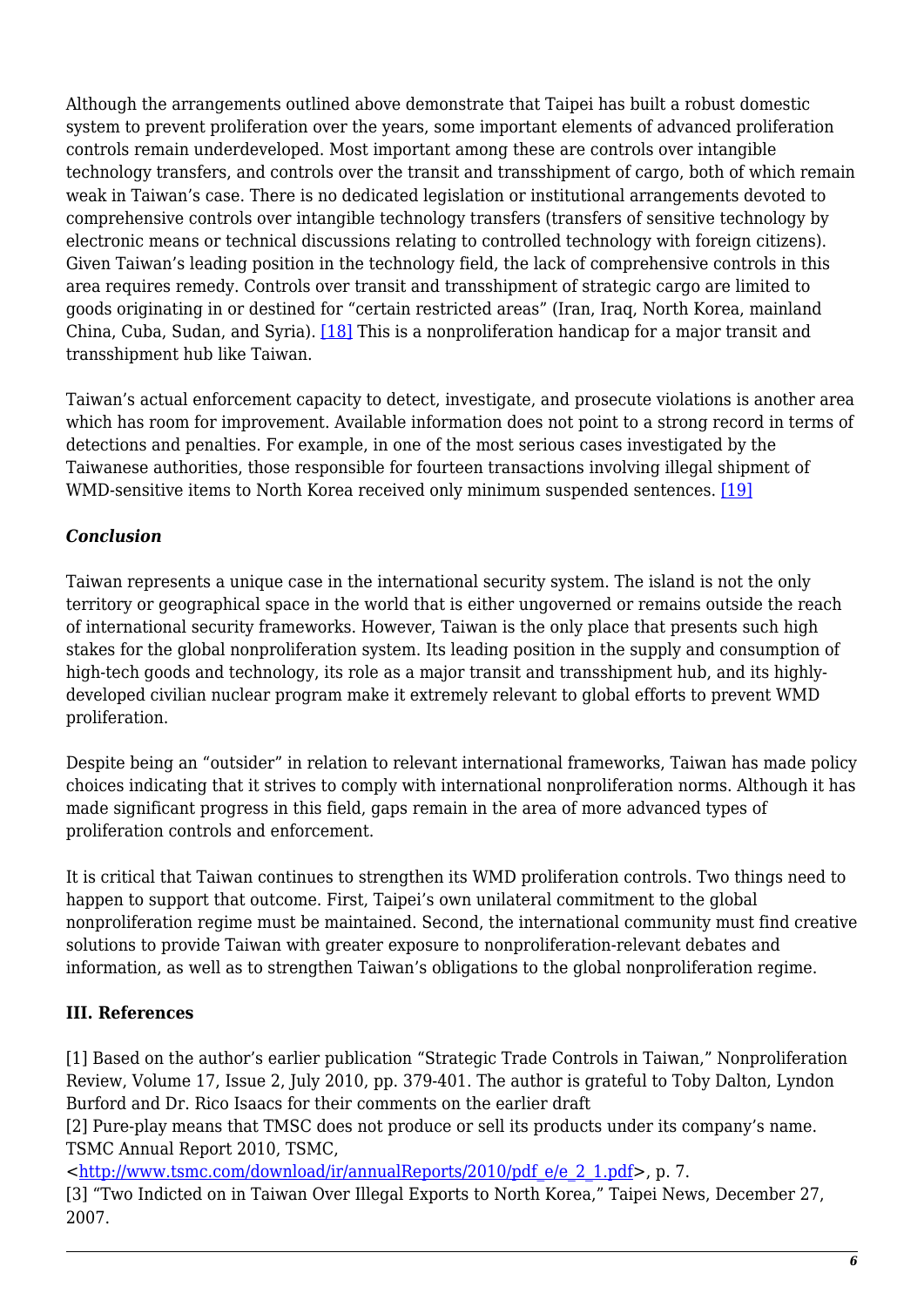[4] "Toshinao Ishii, "Taiwan Firm Sold DPRK Precision Equipment," Daily Yomiuri, November 27, 2007.

<span id="page-6-1"></span>[5] "Illegal Export Linked to North Clinic, Bio-War Lab," Japan Times Online, August 12, 2006, <[http://search.japantimes.co.jp/cgi-bin/nn20060812a1.html>](http://search.japantimes.co.jp/cgi-bin/nn20060812a1.html).

<span id="page-6-2"></span>[6] Masako Toki and Stephanie Lieggi, "Japan's Struggle to Limit Illegal Dual-Use Exports," Bulletin of the Atomic Scientists, September 5, 2008,

<<http://www.thebulletin.org/web-edition/features/japans-struggle-to-limit-illegal-dual-use-exports>>.

<span id="page-6-3"></span>[7] "Taiwan and California Companies Settle Allegations Regarding Conspiracy to Violate the Export Administration Regulations," press release, Bureau of Industry and Commerce, US Department of Commerce, February 6, 2009.

<span id="page-6-4"></span>[8] "Taiwan and California Companies Settle Allegations of Unlawful Exports to the PRC," press release, Bureau of Industry and Commerce. US Department of Commerce, September 15, 2009.

<span id="page-6-5"></span>[9] "Taiwan Exporter Charged, Arrested for Exporting Missile Components to Iran," News Release, US Immigration and Customs Enforcement, February 4, 2010,

<<http://www.ice.gov/news/releases/1002/100204miami1.htm>>.

<span id="page-6-6"></span>[10] Before Taiwan lost its membership in the United Nations, Taipei ratified the Treaty on the Non-Proliferation of Nuclear Weapons (NPT) in 1970. It also ratified the Biological and Toxin Weapons Convention (BWTC) in 1973.

<span id="page-6-7"></span>[11] "INTERPOL's Global Police Communications System: I-24/7," Interpol,

<[http://www.interpol.int/Public/NCB/I247/default.asp>](http://www.interpol.int/Public/NCB/I247/default.asp).

<span id="page-6-8"></span>[12] "President Ma Ying-jeou's Inaugural Address," Central News Agency, May 20, 2008.

<span id="page-6-9"></span>[13] "Megaports Initiative," NNSA, September 2010,

<[http://nnsa.energy.gov/sites/default/files/nnsa/inlinefiles/singlepages\\_9-15-2010.pdf>](http://nnsa.energy.gov/sites/default/files/nnsa/inlinefiles/singlepages_9-15-2010.pdf).

<span id="page-6-10"></span>[14] "International Cooperation – Multilateral Cooperation," Atomic Energy Council, <http://www.aec.gov.tw/www/english/international/index03.php>

<span id="page-6-11"></span>[15] Strategic trade management, which refers to controls over transfers of dual-use goods and technologies that can have both peaceful and military (including WMD) applications, provides a regulatory and institutional framework enabling governments to simultaneously pursue nonproliferation and economic objectives.

<span id="page-6-12"></span>[16] They include the Act for Establishment and Administration of Science Parks, Statute for the Establishment and Administration of Export Processing Zone, the Operational Regulations Governing Nuclear Safeguards, the Administrative Regulations for Radioactive Material and Equipment Capable of Producing Ionizing Radiation and Associate Practice, the Ionizing Radiation Protection Act, the National Defense Technology Institute Regulations, and Bylaw of Armaments Bureau.

<span id="page-6-13"></span>[17] Togzhan Kassenova, "Strategic Trade Controls in Taiwan," Nonproliferation Review, Volume 17, Number 2, 2010, pp. 389-390.

<span id="page-6-14"></span>[18] "Public Notice Announcing a Revision of the Categories of Strategic High-Tech Commodities, Specific Categories of Strategic High-Tech Commodities, and Restricted Areas for Export," Bureau of Foreign Trade, December 26, 2008.

<span id="page-6-15"></span>[19] "Two Indicted on in Taiwan Over Illegal Exports to North Korea," Taipei News, December 27, 2007

## <span id="page-6-0"></span>**IV. Nautilus invites your responses**

The Northeast Asia Peace and Security Network invites your responses to this essay. Please send responses to: bscott@nautilus.org. Responses will be considered for redistribution to the network only if they include the author's name, affiliation, and explicit consent.

View this online at: https://nautilus.org/napsnet/napsnet-policy-forum/a-black-hole-in-the-